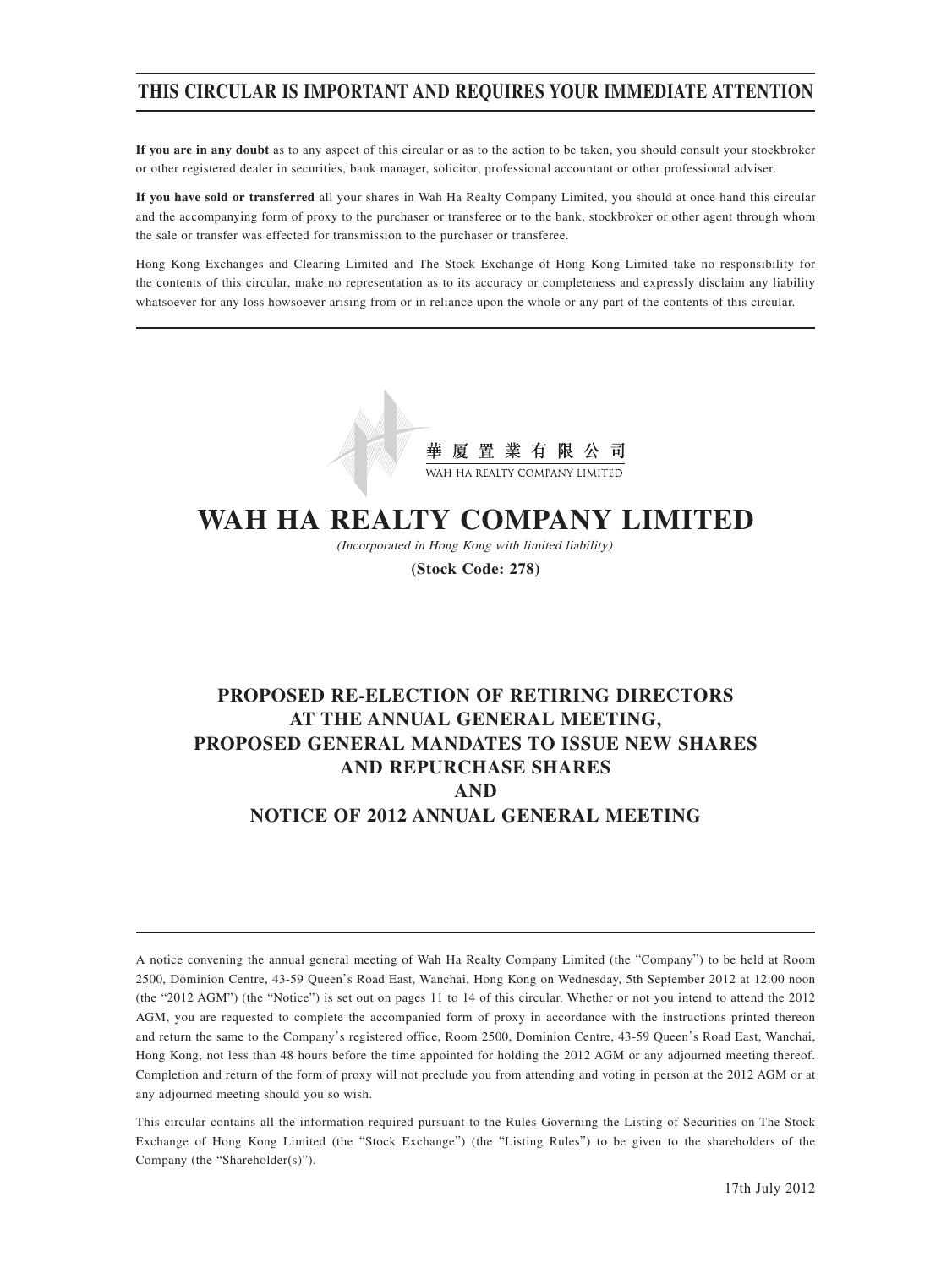## **CONTENTS**

### Page

## **LETTER FROM THE CHAIRMAN**

| Voting by poll (a) and (b) and (b) and (b) and (b) and (b) and (b) and (b) and (b) and (b) and (b) and (b) and (b) and (b) and (b) and (b) and (b) and (b) and (b) and (b) and (b) and (b) and (b) and (b) and (b) and (b) and |  |
|--------------------------------------------------------------------------------------------------------------------------------------------------------------------------------------------------------------------------------|--|
|                                                                                                                                                                                                                                |  |
|                                                                                                                                                                                                                                |  |
| APPENDIX I - DETAILS OF RETIRING DIRECTORS SEEKING<br>FOR RE-ELECTION AT THE 2012 AGM $\ldots$ $\ldots$ $\ldots$ $\ldots$ $\ldots$ 5                                                                                           |  |
|                                                                                                                                                                                                                                |  |
|                                                                                                                                                                                                                                |  |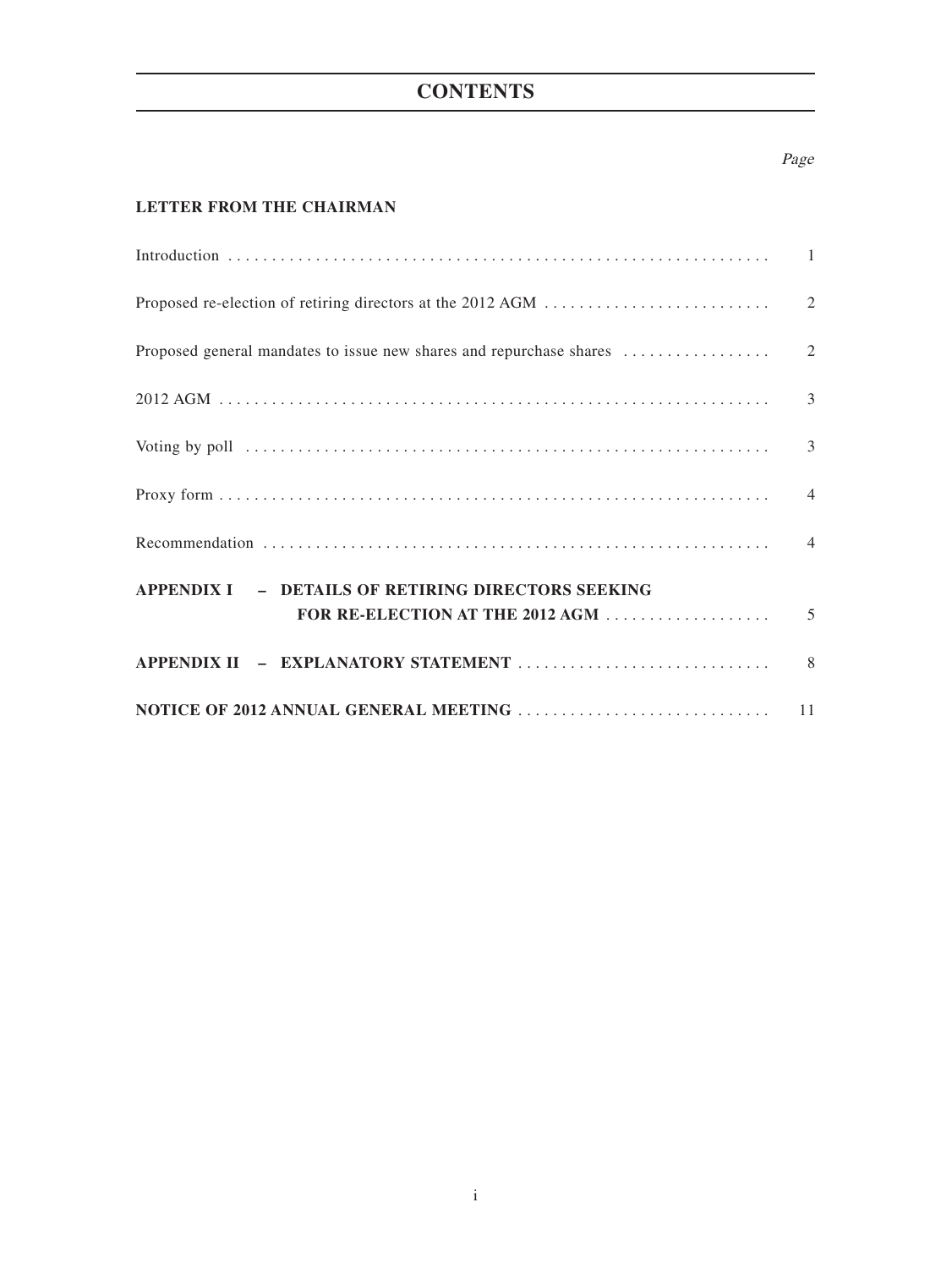

# **WAH HA REALTY COMPANY LIMITED**

(Incorporated in Hong Kong with limited liability)

**(Stock Code: 278)**

Executive Directors: Mr. Cheung Kee Wee (Chairman) Mr. Cheung Lin Wee Mr. Cheung Ying Wai, Eric

Registered Office: Room 2500, Dominion Centre, 43-59 Queen's Road East, Wanchai, Hong Kong

Non-executive Directors: Mr. John Ho Mr. Ng Kwok Tung

Independent Non-executive Directors: Mr. Lam Hon Keung, Keith Mr. Chan Woon Kong Mr. Soo Hung Leung, Lincoln

Dear Shareholder(s),

## **PROPOSED RE-ELECTION OF RETIRING DIRECTORS AT THE ANNUAL GENERAL MEETING, PROPOSED GENERAL MANDATES TO ISSUE NEW SHARES AND REPURCHASE SHARES AND NOTICE OF 2012 ANNUAL GENERAL MEETING**

#### **INTRODUCTION**

The purpose of this circular is to provide you with information regarding the ordinary resolutions to be proposed at the 2012 AGM relating to (i) the proposed re-election of directors of the Company (the "Directors") who are due to retire at the 2012 AGM and (ii) the granting of general mandates to the board of Directors (the "Board") for the issue and repurchase of the fully-paid up ordinary shares of  $HK$0.65$  each of the Company (the "Share(s)"); and to give you the Notice at which the ordinary resolutions as set out in the Notice will be proposed.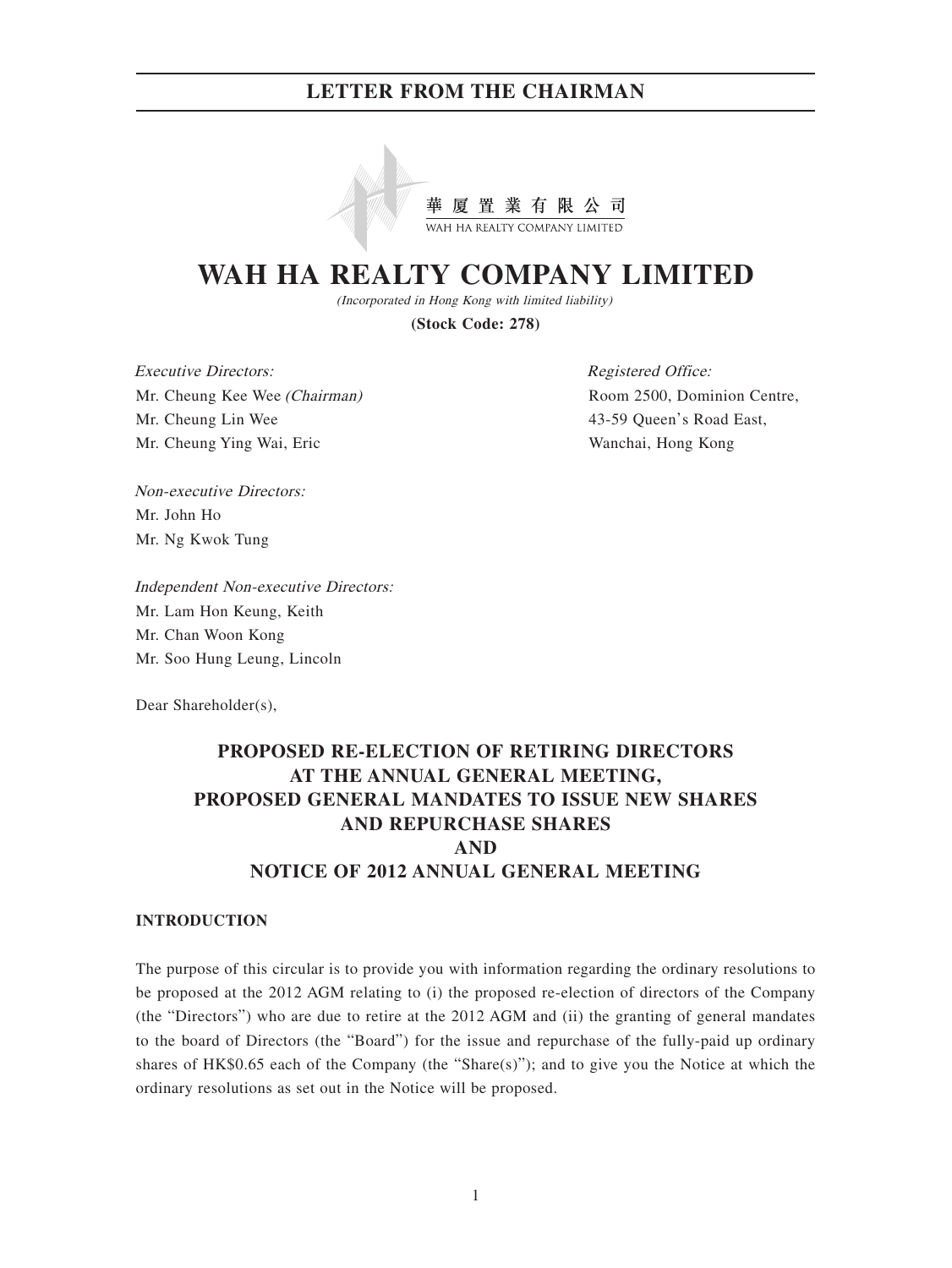#### **PROPOSED RE-ELECTION OF RETIRING DIRECTORS AT THE 2012 AGM**

In accordance with Article 103(A) of the Company's Articles of Association, Mr. Cheung Lin Wee, Mr. Chan Woon Kong and Mr. Soo Hung Leung, Lincoln will retire by rotation at the 2012 AGM and they, being eligible, offer themselves for re-election.

Details of the above Directors which are required to be disclosed under the Listing Rules are set out in **APPENDIX I** to this circular.

## **PROPOSED GENERAL MANDATES TO ISSUE NEW SHARES AND REPURCHASE SHARES**

At the annual general meeting of the Company held on Friday, 19th August 2011, general mandates were given to the Board to exercise the power of the Company to issue and repurchase Shares. Such general mandates will lapse at the conclusion of the 2012 AGM unless they are renewed at that meeting. It is therefore proposed to seek for your approval of the ordinary resolutions to be proposed at the 2012 AGM to give fresh general mandates to the Board to exercise the powers of the Company to issue new Shares and repurchase Shares.

#### **Proposed General Mandate to issue new Shares**

At the 2012 AGM, resolution no. 5(B) as set out in the Notice ("Resolution 5(B)") will be proposed as an ordinary resolution to grant a general and unconditional mandate to the Board to allot, issue and deal with new Shares representing up to 20% of the aggregate nominal amount of the share capital of the Company in issue at the date of passing the resolution (the "Issue Mandate"). As at 17th July 2012, being the latest practicable date prior to the printing of this circular (the "Latest Practicable Date"), the issued share capital of the Company comprised 120,960,000 Shares. On the basis that no further Shares are issued or repurchased from the Latest Practicable Date up to the date of the 2012 AGM, the Company will be allowed under the Issue Mandate to issue a maximum of 24,192,000 Shares. In addition, subject to the passing of resolution no. 5(A) as set out in the Notice ("Resolution  $5(A)$ "), resolution no.  $5(C)$  as set out in the Notice ("Resolution  $5(C)$ ") will be proposed as an ordinary resolution to extend the authority of the Board to allot, issue and deal with additional Shares representing the number of Shares repurchased under the Repurchase Mandate as hereinafter mentioned.

The Board wishes to state that they have no present intention to allot, issue or deal with any new Shares. Approval is being sought from the Shareholders as a general mandate for the purposes of Section 57B of the Companies Ordinance and the Listing Rules.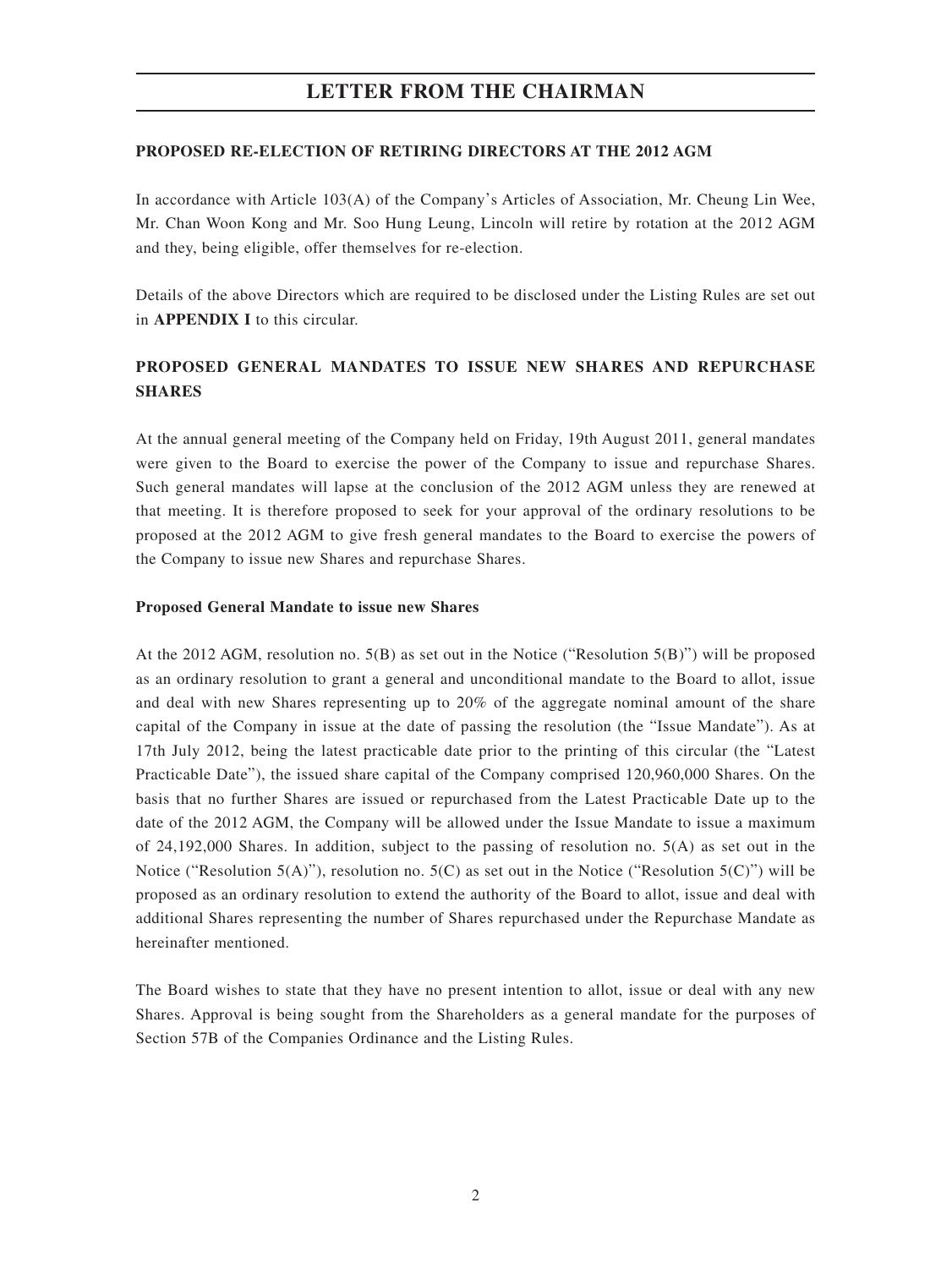### **Proposed General Mandate to repurchase Shares**

At the 2012 AGM, Resolution 5(A) will be proposed as an ordinary resolution pursuant to which the Board will be granted a general and unconditional mandate to exercise all the powers of the Company to repurchase issued and fully-paid up Shares on the Stock Exchange not exceeding 10 per cent of the aggregate nominal amount of the issued share capital of the Company at the date of passing the resolution (the "Repurchase Mandate") subject to the criteria set out in the resolution.

Shareholders should note that the authority relates only to repurchases made on the Stock Exchange or otherwise in accordance with the Listing Rules. In addition, Shareholders should also note that the general mandate will continue in force until the earliest of (i) the conclusion of the next annual general meeting of the Company; (ii) the expiration of the period within which the next annual general meeting of the Company is required by the Company's Articles of Association or by the laws of the Hong Kong Special Administrative Region (the "HKSAR") to be held; and (iii) the date on which such authority is revoked or varied by an ordinary resolution of the Shareholders in general meeting.

An explanatory statement, as required by the relevant rules set out in the Listing Rules to regulate the repurchase by companies with primary listings on the Stock Exchange of their own securities on the Stock Exchange, to provide requisite information to you for your consideration of the proposed Repurchase Mandate is set out in **APPENDIX II** to this circular.

#### **2012 AGM**

The Notice is set out on pages 11 to 14 of this circular.

An announcement will be made by the Company following the conclusion of the 2012 AGM to inform you of the poll results of the 2012 AGM.

## **VOTING BY POLL**

Pursuant to the Listing Rules, any vote of the shareholders at a general meeting must be taken by poll. The Chairman of the 2012 AGM will therefore put each of the resolutions to be proposed at the meeting to be voted by way of a poll pursuant to Article 74 of the Company's Articles of Association.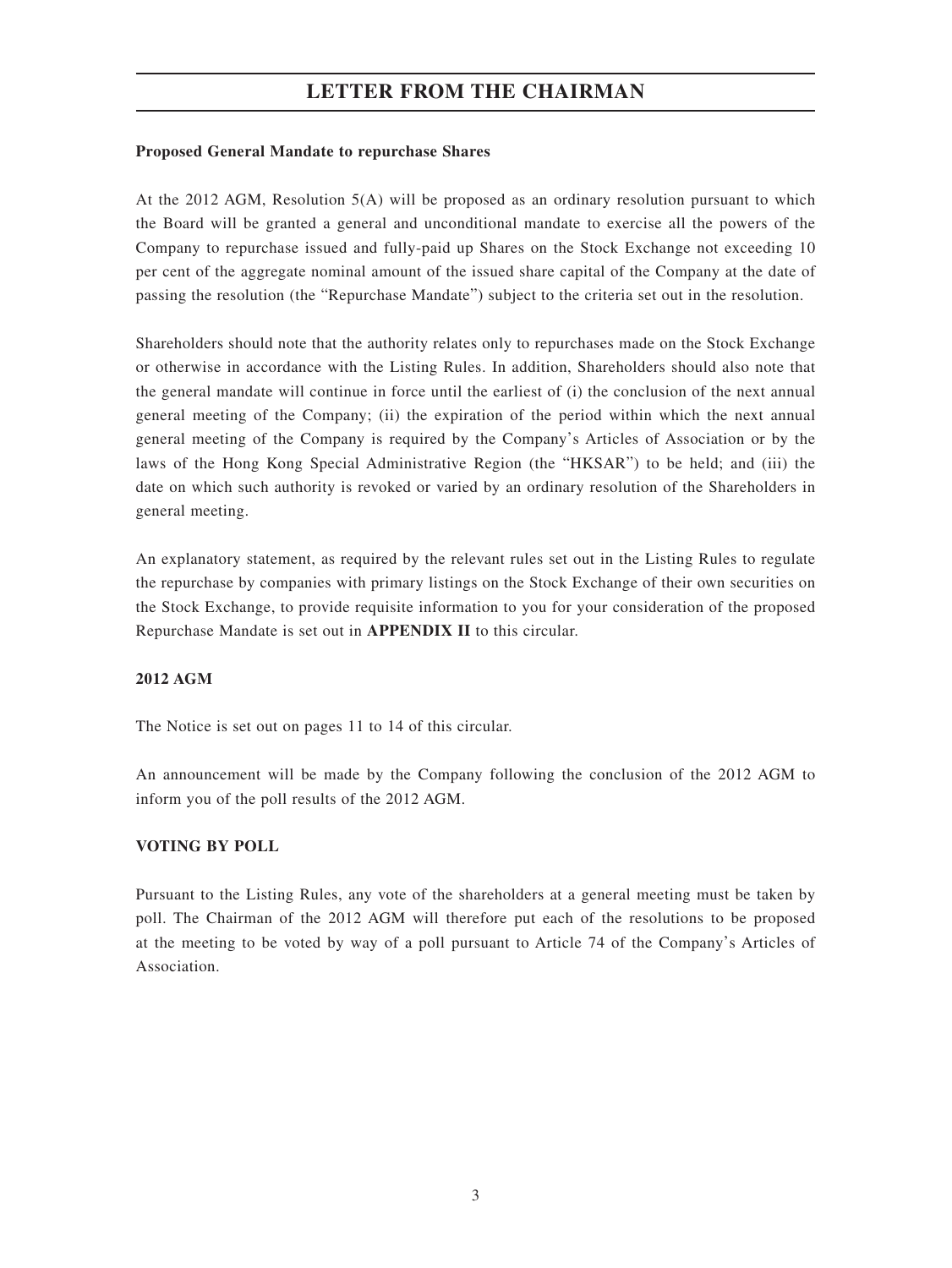### **PROXY FORM**

Proxy form for use at the 2012 AGM enclosed herewith. The proxy form can also be downloaded from the Company's website at www.wahha.com under "Investor Relations". Whether or not you are able to attend the 2012 AGM, you are requested to complete, sign and return the enclosed proxy form in accordance with the instructions printed thereon to the Company's registered office at Room 2500, Dominion Centre, 43-59 Queen's Road East, Wanchai, Hong Kong as soon as possible and in any event not less than 48 hours before the time appointed for the holding of the 2012 AGM or any adjournment thereof. Completion and return of the proxy forms will not preclude you from attending and voting at the 2012 AGM or any adjournment thereof should you so wish.

### **RECOMMENDATION**

The Board is of the opinion that the ordinary resolutions in relation to the re-election of the retiring Directors and general mandates for the issue and repurchase of the Shares as set out in the Notice are all in the best interests of the Company and the Shareholders. Accordingly, the Board recommends you to vote in favour of all the resolutions to be proposed at the 2012 AGM.

Yours faithfully, **Cheung Kee Wee** Chairman

Hong Kong, 17th July 2012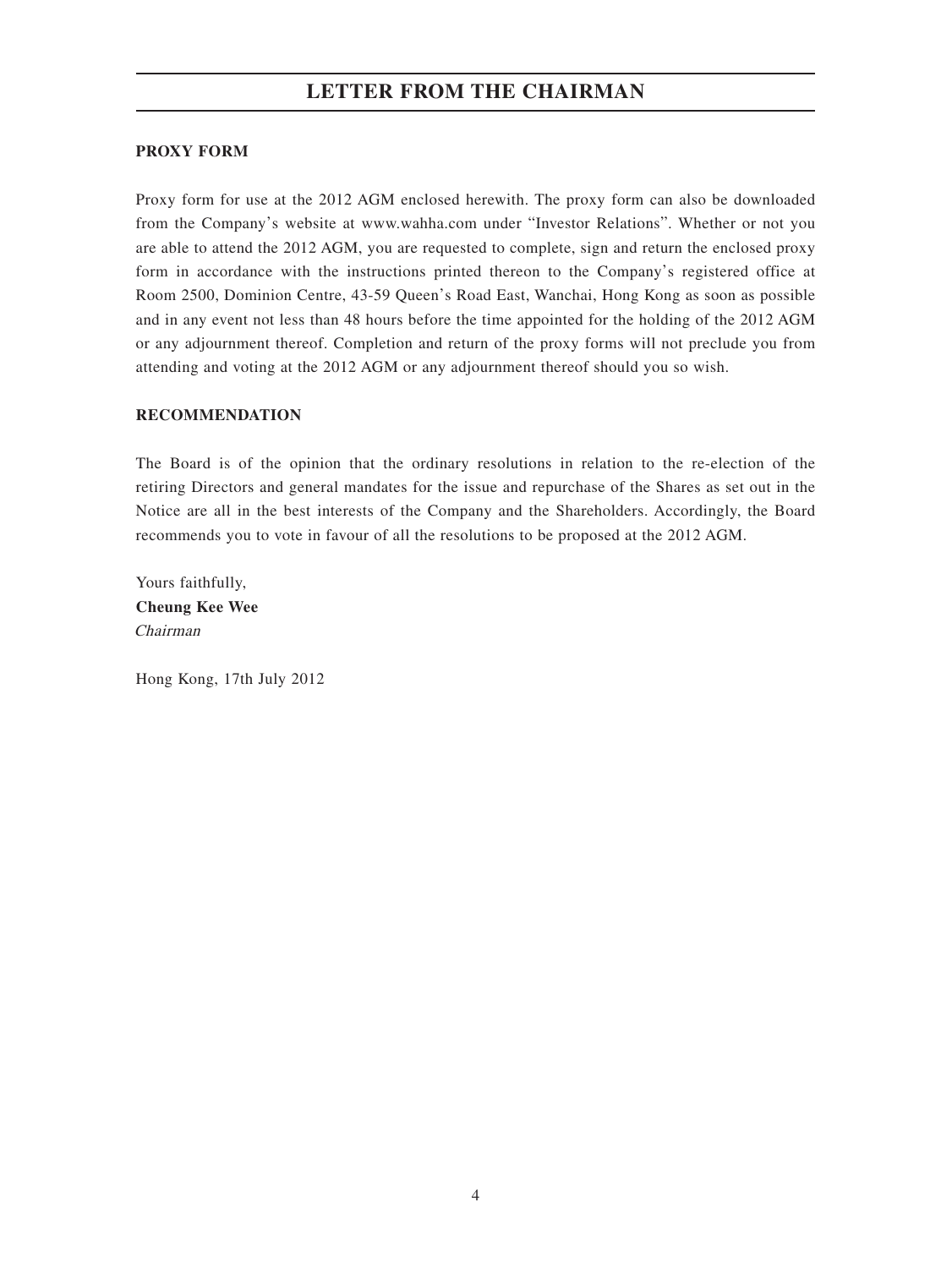## **APPENDIX I DETAILS OF RETIRING DIRECTORS SEEKING FOR RE-ELECTION AT THE 2012 AGM**

In accordance with Article 103(A) of the Articles of Association of the Company, Mr. Cheung Lin Wee, Mr. Chan Woon Kong and Mr. Soo Hung Leung, Lincoln will retire from office and they, being eligible, will offer themselves for re-election at the 2012 AGM. Their details are as follows:

**Mr. Cheung Lin Wee**, aged 54, joined the Group and was appointed an Executive Director of the Company in 1985. He was also appointed a member of the Nomination Committee of the Company in March 2012. Mr. Cheung holds a Bachelor Degree in Finance. He has over 25 years' experience in property management and is now mainly responsible for the property management activities of the Group. Mr. Cheung did not hold any directorships in any other listed public companies in the last three years.

Mr. Cheung is the spouse of Madam Wu Suet Yi, Rita, the son of Madam Chin Lan Hong, the brother-in-law of Madam Kung So Ha, Anne and Madam Hoh Kwok Hing, Corinne, all the aforesaid persons are the substantial shareholders of the Company. He is also the brother of Mr. Cheung Kee Wee and Mr. Cheung Ying Wai, Eric, Executive Directors and substantial shareholders of the Company. Save as disclosed herein, Mr. Cheung does not have any relationship with any other Directors, senior management, substantial shareholders or controlling shareholders of the Company. Mr. Cheung is a director in each of the subsidiaries of the Company. As at the Latest Practicable Date, the interests of Mr. Cheung in the Shares which are required to be disclosed pursuant to Part XV of the Securities and Futures Ordinance ("SFO") were as follows:

| <b>Personal interests</b> | <b>Family interests</b> | <b>Total</b> | % of issued<br>share capital |
|---------------------------|-------------------------|--------------|------------------------------|
| 14,180,800                | 238,000<br>(Note)       | 14,418,800   | 11.92                        |

Note: The 238,000 shares were beneficially held by Madam Wu Suet Yi, Rita, the spouse of Mr. Cheung Lin Wee.

Mr. Cheung has not entered into any service contract with the Company but he is subject to retirement by rotation and re-election at the annual general meetings of the Company in accordance with the Articles of Association of the Company. The Director's remuneration of Mr. Cheung is recommended by the Remuneration Committee of the Company with reference to the Group's performance and profitability as well as the prevailing remuneration benchmark in the industry and approved by the Shareholders at the annual general meetings of the Company. For the year ended 31st March 2012, Mr. Cheung received a Director's fee of HK\$80,000 and he was not entitled to any additional emoluments in his capacity as an Executive Director or a Committee member of the Company. For the year ending 31st March 2013, a Director's fee of HK\$80,000 and an annual salaries and allowances of HK\$300,000 in his capacity as an Executive Director of the Company were recommended by the Remuneration Committee and will be determined by the Shareholders at the 2012 AGM.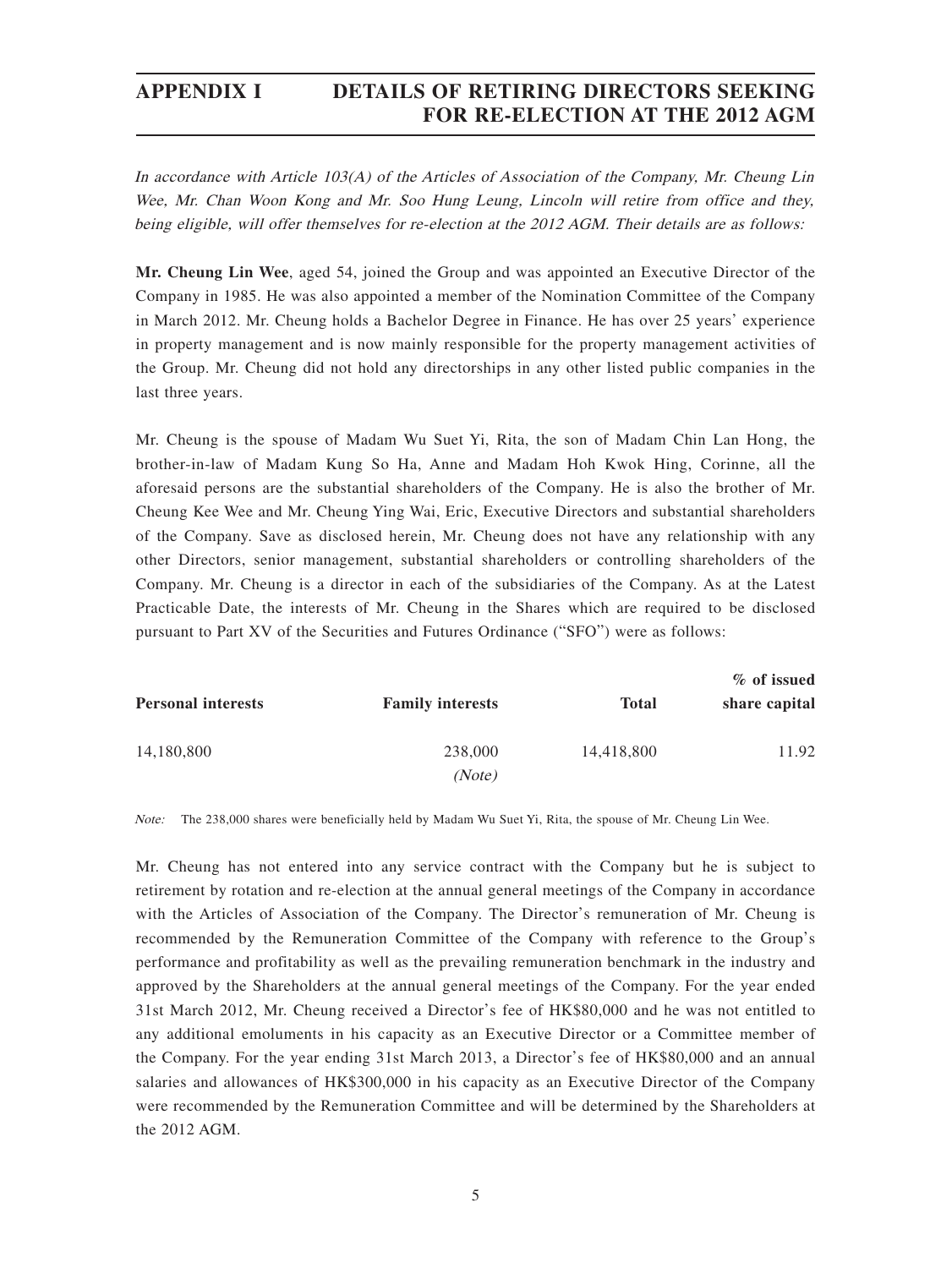## **APPENDIX I DETAILS OF RETIRING DIRECTORS SEEKING FOR RE-ELECTION AT THE 2012 AGM**

Save as disclosed above, there are no any other matters concerning Mr. Cheung that need to be brought to the attention of the Shareholders nor is there any other information that needs to be disclosed pursuant to the requirements of Rule 13.51(2) of the Listing Rules.

**Mr. Chan Woon Kong**, aged 78, was appointed an Independent Non-executive Director of the Company in 2004. He was also appointed a member of the Audit Committee, the Remuneration Committee and the Nomination Committee of the Company in 2004, 2005 and March 2012 respectively. Mr. Chan has over 40 years' extensive experience in the banking industry in Hong Kong, serving in senior management of various banks including Far East Bank Limited, First Pacific Bank Limited, The Bank of East Asia, Limited and United Commercial Bank. He is currently the Senior Vice President of East West Bank in Hong Kong. Mr. Chan did not hold any directorships in any other listed companies in the last three years.

Mr. Chan does not have any relationship with any Directors, senior management, substantial Shareholders or controlling Shareholders of the Company. Mr. Chan does not hold any position in other members of the Group. As at the Latest Practicable Date, Mr. Chan does not have any interest in the Shares which is required to be disclosed pursuant to Part XV of the SFO.

Mr. Chan has not entered into any service contract with the Company but he is subject to retirement by rotation and re-election at the annual general meetings of the Company in accordance with the Articles of Association of the Company. The Director's remuneration of Mr. Chan is recommended by the Board with reference to the Group's performance and profitability as well as the prevailing remuneration benchmark in the industry and approved by the Shareholders at the annual general meetings of the Company. For the year ended 31st March 2012, Mr. Chan received a Director's fee of HK\$80,000 and he did not receive any additional emoluments in his capacity as an Independent Non-executive Director or a Committee member of the Company. For the year ending 31st March 2013, a Director's fee of HK\$80,000 was recommended by the Directors and will be determined by the Shareholders at the 2012 AGM.

Save as disclosed above, there are no any other matters concerning Mr. Chan that need to be brought to the attention of the Shareholders nor is there any other information that needs to be disclosed pursuant to the requirements of Rule 13.51(2) of the Listing Rules.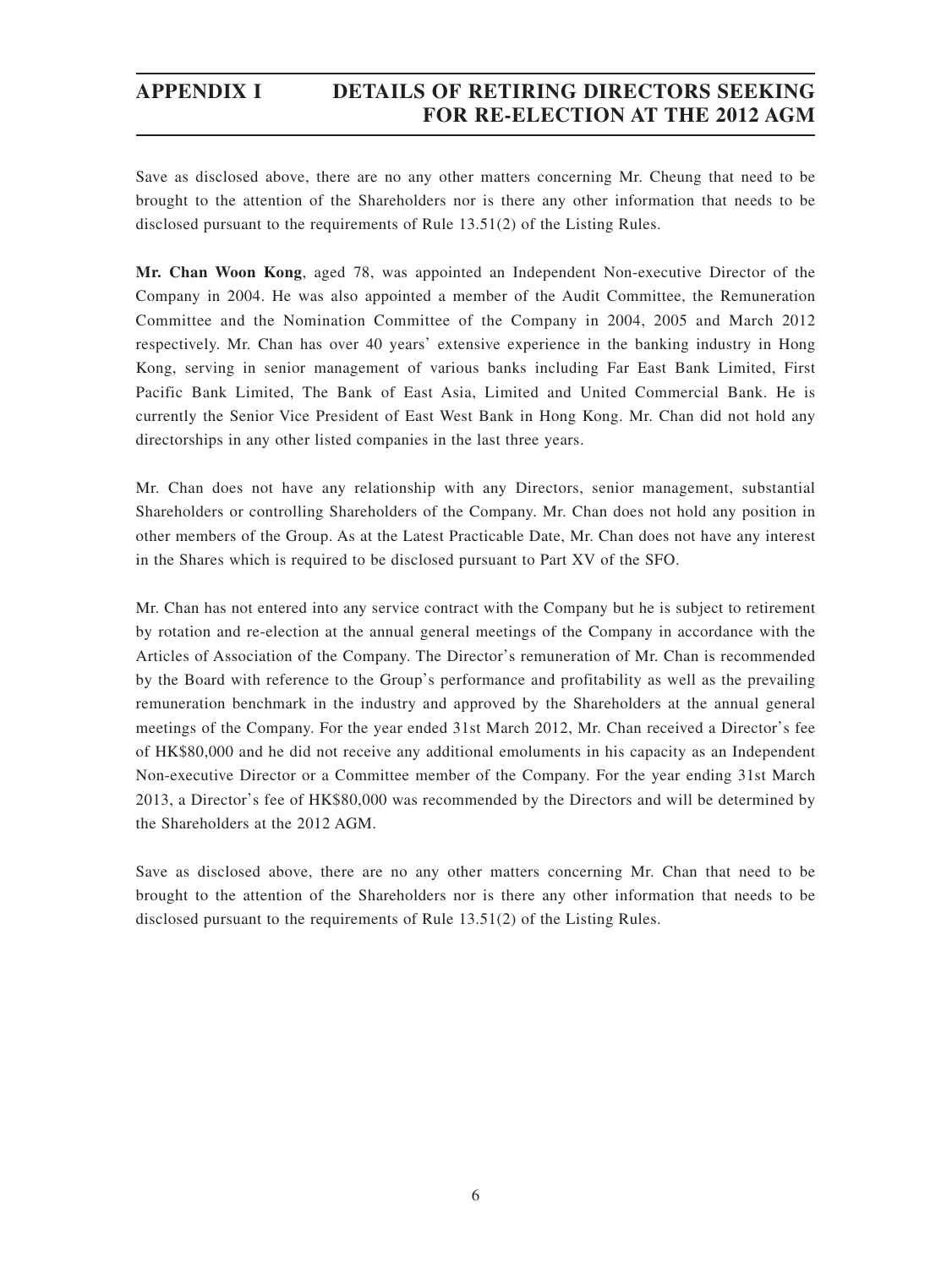## **APPENDIX I DETAILS OF RETIRING DIRECTORS SEEKING FOR RE-ELECTION AT THE 2012 AGM**

**Mr. Soo Hung Leung, Lincoln**, aged 67, was appointed an Independent Non-executive Director of the Company in 2004. He was also appointed a member of the Audit Committee and the Nomination Committee of the Company in 2004 and March 2012 respectively and elected as Chairman of the Remuneration Committee of the Company in 2005. Mr. Soo graduated from Northwestern University, USA with a master's degree in business administration. He is currently a stock broker and Chairman of Soo Pei Shao & Co. Ltd., and an independent non-executive director of Wing Lung Bank Limited. He is also the Chairman of the English Advisory Committee of Hong Kong Baptist University and a Committee member of the Spastics Association. Save as disclosed herein, Mr. Soo did not hold any directorships in any other listed companies in the last three years.

Mr. Soo does not have any relationship with any Directors, senior management, substantial Shareholders or controlling Shareholders of the Company. Mr. Soo does not hold any position in other members of the Group. As at the Latest Practicable Date, Mr. Soo does not have any interest in the Shares which is required to be disclosed pursuant to Part XV of the SFO.

Mr. Soo has not entered into any service contract with the Company but he is subject to retirement by rotation and re-election at the annual general meetings of the Company in accordance with the Articles of Association of the Company. The Director's remuneration of Mr. Soo is recommended by the Board with reference to the Group's performance and profitability as well as the prevailing remuneration benchmark in the industry and approved by the Shareholders at the annual general meetings of the Company. For the year ended 31st March 2012, Mr. Soo received a Director's fee of HK\$80,000 and he did not receive any additional emoluments in his capacity as an Independent Non-executive Director, Chairman of a Committee or a Committee member of the Company. For the year ending 31st March 2013, a Director's fee of HK\$80,000 was recommended by the Directors and will be determined by the Shareholders at the 2012 AGM.

Save as disclosed above, there are no any other matters concerning Mr. Soo that need to be brought to the attention of the Shareholders nor is there any other information that needs to be disclosed pursuant to the requirements of Rule 13.51(2) of the Listing Rules.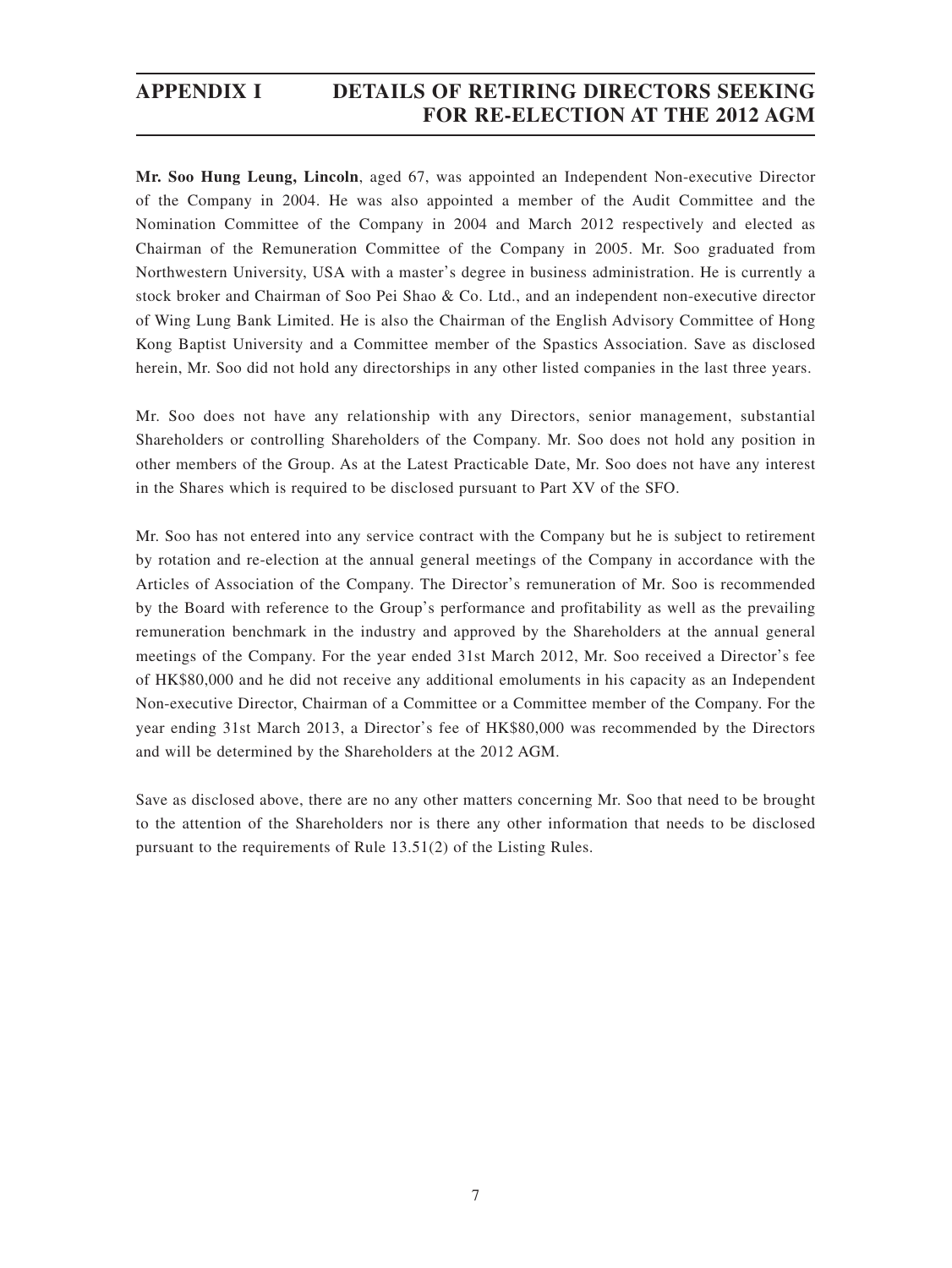This Appendix serves as an explanatory statement which contains all the information required pursuant to the Listing Rules.

#### **1. SHARE CAPITAL**

As at the Latest Practicable Date, the issued share capital of the Company comprised 120,960,000 Shares.

Subject to the passing of Resolution 5(A) approving the Repurchase Mandate and on the basis that no further Shares will be issued or repurchased by the Company prior to the 2012 AGM, the Company will be allowed under the Repurchase Mandate to repurchase a maximum of 12,096,000 fully-paid up Shares, representing 10% of the issued share capital of the Company.

#### **2. REASONS FOR REPURCHASE**

The Board believes that it is in the best interests of the Company and the Shareholders to seek a general authority from the Shareholders to enable the Directors to repurchase Shares in the market. Repurchases of Shares will only be made when the Board believes that such repurchases will benefit the Company and the Shareholders. Such repurchases may, depending on market conditions and funding arrangement at the time, lead to an enhancement of the net asset value and/or earnings per share.

#### **3. SOURCES OF FUNDS**

Repurchases would be financed entirely from the Company's funds legally available for such purpose in accordance with the applicable laws of the HKSAR and the Memorandum and Articles of Association of the Company, being distributable profit of the Company and/or the proceeds of a fresh issue of Shares made for the purpose of the repurchases. It is envisaged that the funds required for any repurchase would be derived from such sources.

### **4. WORKING CAPITAL OR GEARING**

There might be material adverse impact on the working capital or gearing position of the Company (as compared with the position disclosed in the Company's audited financial statements for the year ended 31st March 2012 contained in the 2012 Annual Report of the Company) in the event that the Repurchase Mandate were to be exercised in full at any time during the proposed repurchase period. However, the Board does not propose to exercise the Repurchase Mandate to such extent as would, in the circumstances, have a material adverse effect on the working capital requirements of the Company or the gearing levels which in the opinion of the Board are from time to time appropriate for the Company, unless circumstances justify the share repurchase.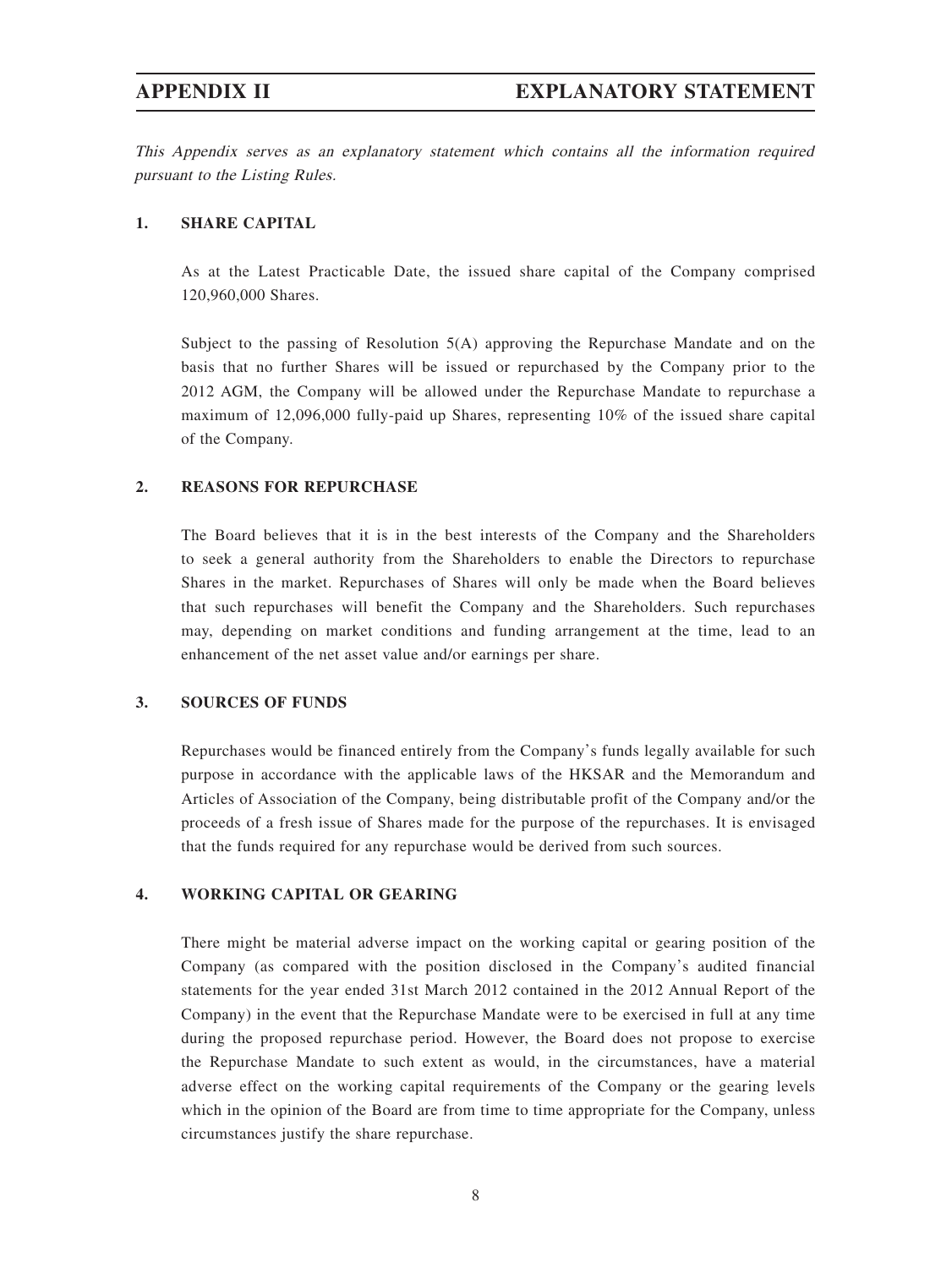### **5. DIRECTORS AND THEIR ASSOCIATES**

None of the Directors, to the best of their knowledge having made all reasonable enquiries, nor any of their associates (as defined under the Listing Rules), have any present intention to sell any Shares to the Company if the Repurchase Mandate is approved by the Shareholders.

#### **6. UNDERTAKING OF THE BOARD**

The Board has undertaken to the Stock Exchange that the Board will exercise the power of the Company to make repurchases of the Shares pursuant to Resolution  $5(A)$  in accordance with the Listing Rules, all applicable laws of the HKSAR and the regulations set out in the Memorandum and Articles of Association of the Company.

## **7. CONNECTED PERSONS**

No connected persons (as defined in the Listing Rules) of the Company have notified the Company that they have a present intention to sell Shares to the Company, or have undertaken not to do so, in the event that the Company is authorized to make repurchases of Shares.

#### **8. EFFECTS OF TAKEOVERS CODE**

If on the exercise of the power to repurchase Shares pursuant to the Repurchase Mandate, a Shareholder's proportionate interest in the voting rights of the Company increases, such increase will be treated as an acquisition for the purposes of Rule 32 of the Hong Kong Code on Takeovers and Mergers ("Takeovers Code"). Accordingly, a Shareholder or group of Shareholders acting in concert could obtain or consolidate control of the Company and become obliged to make a mandatory offer in accordance with Rules 26 and 32 of the Takeovers Code.

As at the Latest Practicable Date, the substantial Shareholders together with their respective associates were beneficially interested in 75,822,560 Shares, representing approximately 62.68 per cent of the issued share capital of the Company. In the event that the proposed Repurchase Mandate is exercised in full and assuming that no further Shares are issued by the Company, the aggregate interests of the substantial Shareholders together with their respective associates in the Company would be increased to approximately 69.65 per cent of the issued share capital of the Company, resulting in the aggregate amount of the issued share capital of the Company in public hands being reduced to approximately 30.35 per cent. In the opinion of the Board, such increase will not give rise to an obligation to make a mandatory offer under Rules 26 and 32 of the Takeovers Code. The Board has no present intention to exercise the proposed Repurchase Mandate.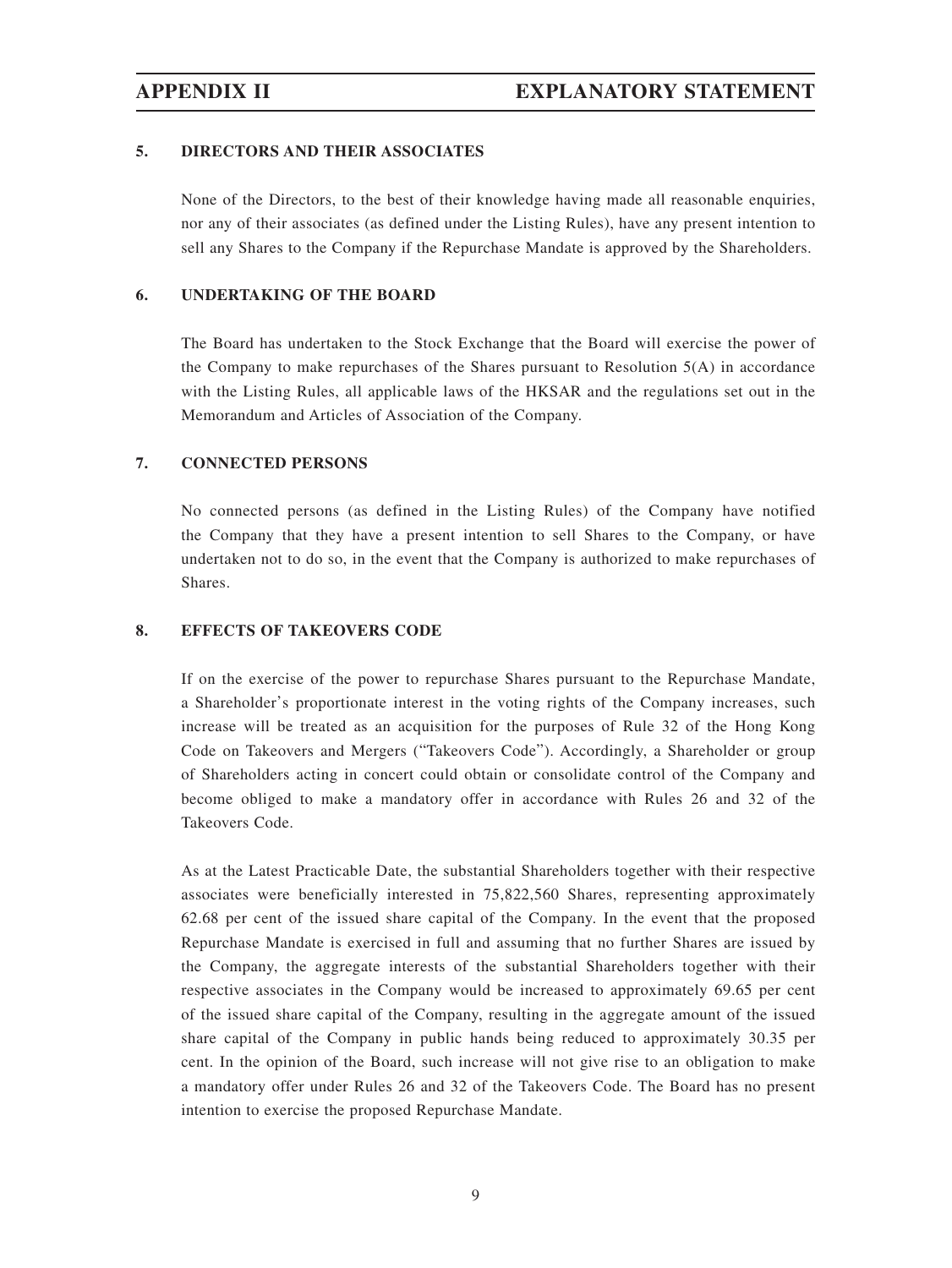## **9. SHARE PURCHASE BY THE COMPANY**

The Company has not purchased any of the Shares (whether on the Stock Exchange or otherwise) in the six months preceding the Latest Practicable Date.

## **10. SHARE PRICES**

The highest and lowest prices at which the Shares traded on the Stock Exchange during each of the previous twelve months from July 2011 to the Latest Practicable Date were as follows:

|                                            | <b>Share</b>   |        |
|--------------------------------------------|----------------|--------|
|                                            | <b>Highest</b> | Lowest |
|                                            | HK\$           | HK\$   |
| 2011                                       |                |        |
| July                                       | 3.60           | 3.37   |
|                                            |                |        |
| August                                     | 3.45           | 3.02   |
| September                                  | 3.00           | 3.00   |
| October                                    | 2.85           | 2.60   |
| November                                   | 2.81           | 2.81   |
| December                                   | 2.81           | 2.81   |
| 2012                                       |                |        |
| January                                    | 3.42           | 2.71   |
| February                                   | 3.61           | 3.60   |
| March                                      | 3.75           | 3.60   |
| April                                      | 4.05           | 3.69   |
| May                                        | 3.90           | 3.90   |
| June                                       | 4.20           | 3.90   |
| 1st July up to the Latest Practicable Date | 4.10           | 4.10   |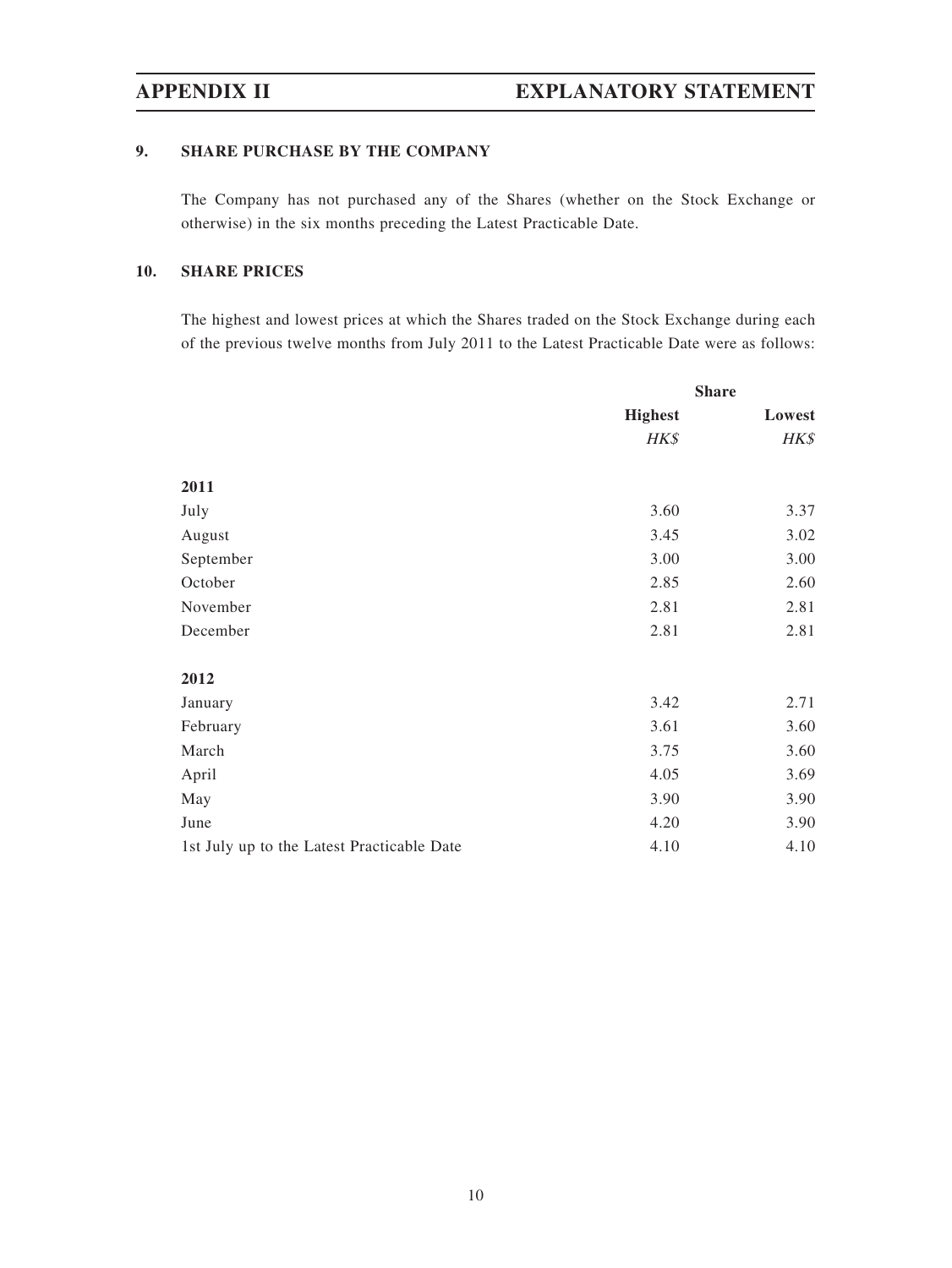

# **WAH HA REALTY COMPANY LIMITED**

(Incorporated in Hong Kong with limited liability) **(Stock Code: 278)**

**NOTICE IS HEREBY GIVEN THAT** the 2012 Annual General Meeting of Wah Ha Realty Company Limited (the "Company") will be held at Room 2500, Dominion Centre, 43-59 Queen's Road East, Wanchai, Hong Kong on Wednesday, 5th September 2012 at 12:00 noon for the following purposes:

- 1. To receive, consider and adopt the audited Financial Statements and the Reports of the Directors and Independent Auditor of the Company for the year ended 31st March 2012.
- 2. To declare final and special dividends for the year ended 31st March 2012.
- 3. (A) To re-elect the following retiring Directors:
	- (a) Mr. Cheung Lin Wee as Executive Director;
	- (b) Mr. Chan Woon Kong as Independent Non-executive Director; and
	- (c) Mr. Soo Hung Leung, Lincoln as Independent Non-executive Director.
	- (B) To fix the Directors' remuneration.
- 4. To re-appoint PricewaterhouseCoopers as Auditor of the Company and authorise the Board of Directors to fix their remuneration.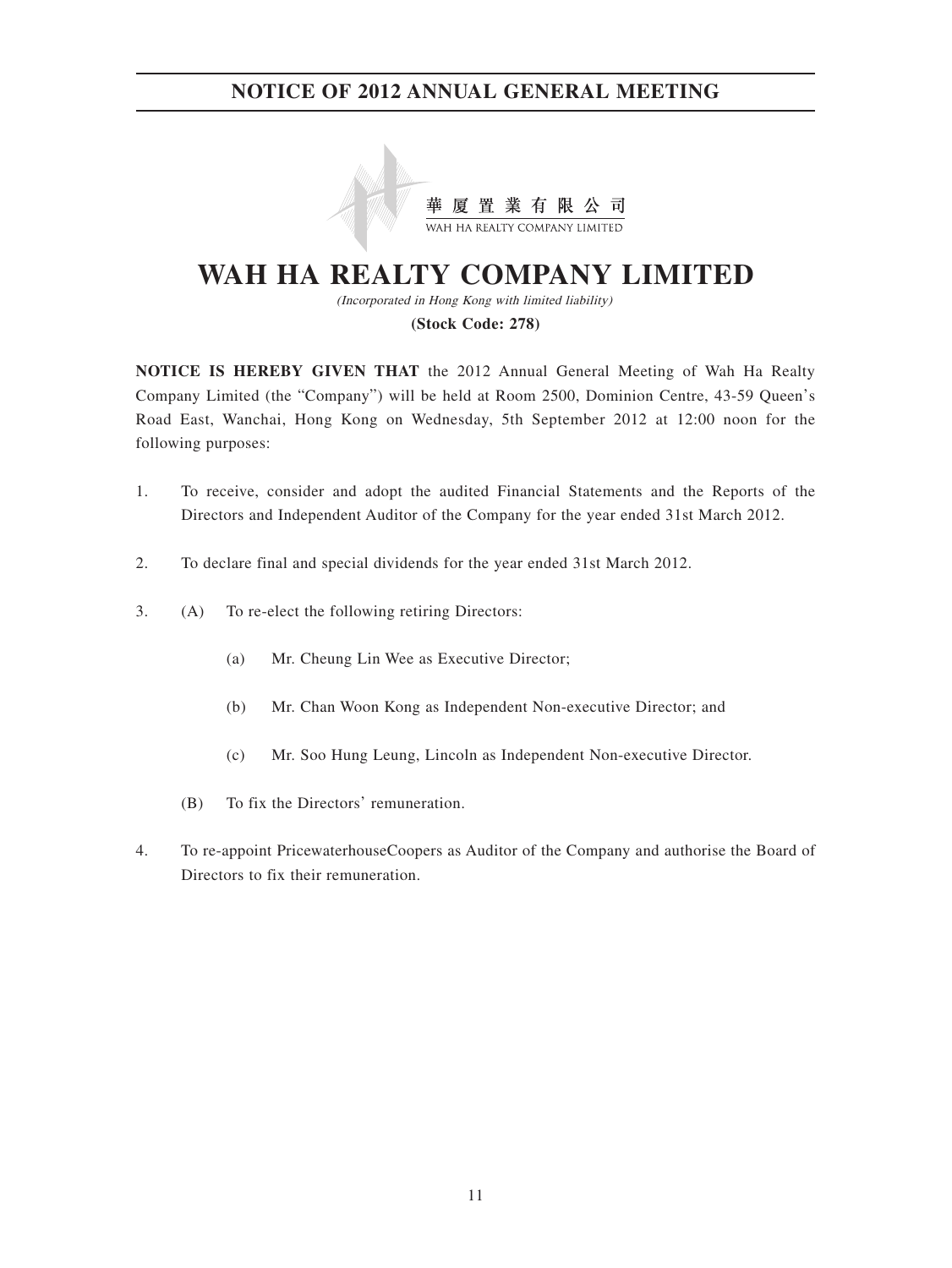- 5. As special business, to consider and, if thought fit, pass, with or without modifications, the following resolutions as Ordinary Resolutions:
	- (A) "**THAT**:
		- (a) subject to paragraph (b) below, the exercise by the Board of Directors during the Relevant Period (as hereinafter defined) of all the powers of the Company to repurchase issued shares of HK\$0.65 each ("Shares") in the capital of the Company subject to and in accordance with all applicable laws and the requirements of the Rules Governing the Listing of Securities on The Stock Exchange of Hong Kong Limited be and is hereby generally and unconditionally approved;
		- (b) the aggregate nominal amount of Shares to be repurchased by the Company pursuant to the approval in paragraph (a) above shall not exceed 10% of the aggregate nominal amount of the share capital of the Company in issue at the date of this resolution and the said approval shall be limited accordingly; and
		- (c) for the purposes of this resolution, "Relevant Period" means the period from the passing of this resolution until whichever is the earlier of:
			- (i) the conclusion of the next Annual General Meeting of the Company;
			- (ii) the expiration of the period within which the next Annual General Meeting of the Company is required by the Company's Articles of Association or by the laws of the Hong Kong Special Administrative Region (the "HKSAR") to be held; and
			- (iii) the date on which the authority set out in this resolution is revoked or varied by an ordinary resolution of the shareholders of the Company in general meeting."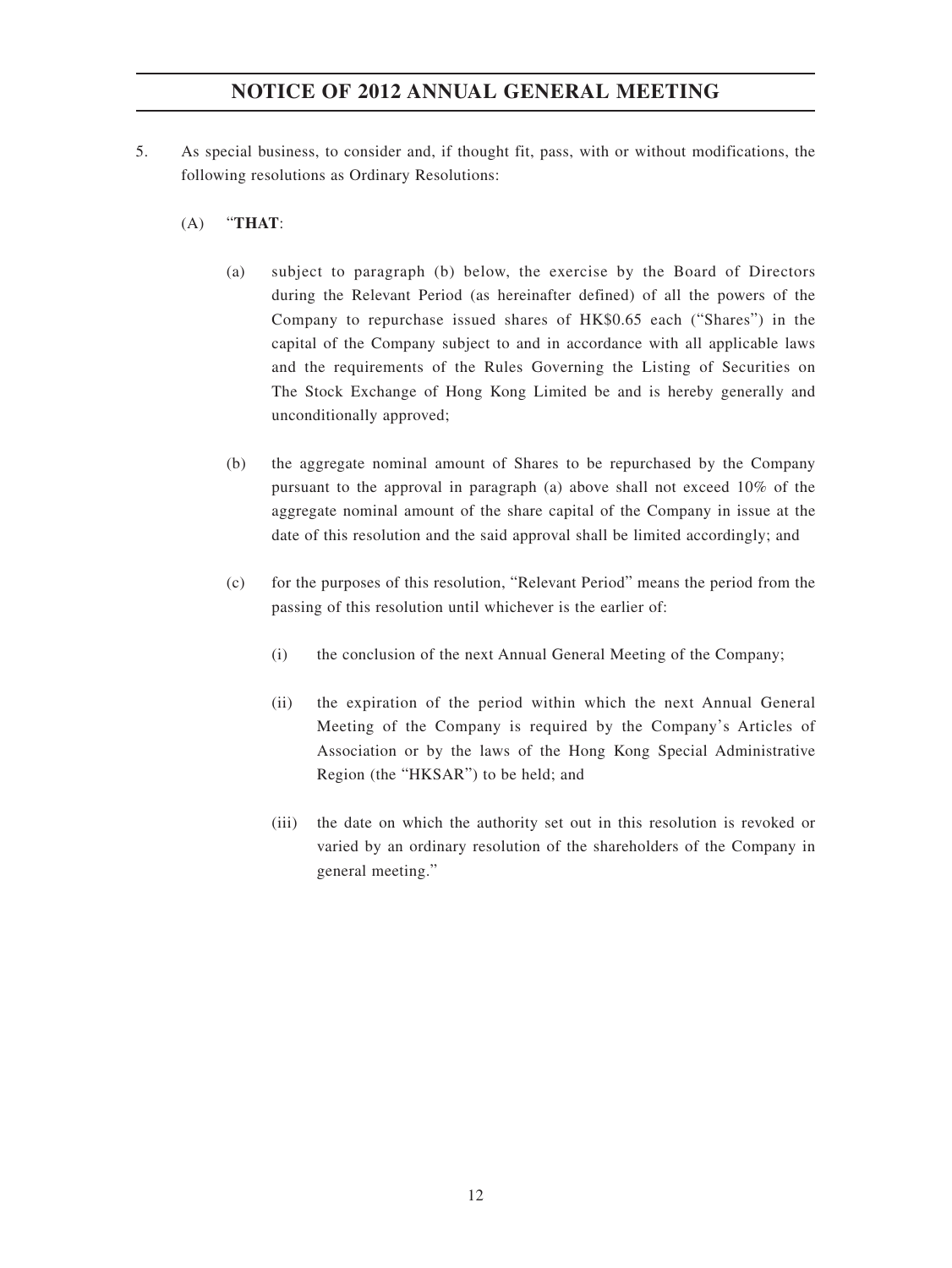- (B) "**THAT** the general mandate unconditionally given to the Board of Directors to issue and dispose of additional Shares not exceeding 20% of the existing issued share capital of the Company be and is hereby renewed until whichever is the earlier of:
	- (a) the conclusion of the next Annual General Meeting of the Company;
	- (b) the expiration of the period within which the next Annual General Meeting of the Company is required by the Company's Articles of Association or by the laws of the HKSAR to be held; and
	- (c) the date on which the authority set out in this resolution is revoked or varied by an ordinary resolution of the shareholders of the Company in general meeting."
- (C) "**THAT** conditional upon the passing of the Resolutions Nos. 5(A) and 5(B), the general mandate granted to the Board of Directors to issue and dispose of additional Shares pursuant to Resolution No. 5(B) be and is hereby extended by the addition thereto of an amount representing the aggregate nominal amount of the share capital of the Company repurchased by the Company under the authority granted pursuant to Resolution No. 5(A), provided that such amount shall not exceed 10% of the aggregate nominal amount of the issued share capital of the Company at the date of passing this resolution."

By Order of the Board **Raymond W. M. Chu** Company Secretary

Hong Kong, 17th July 2012